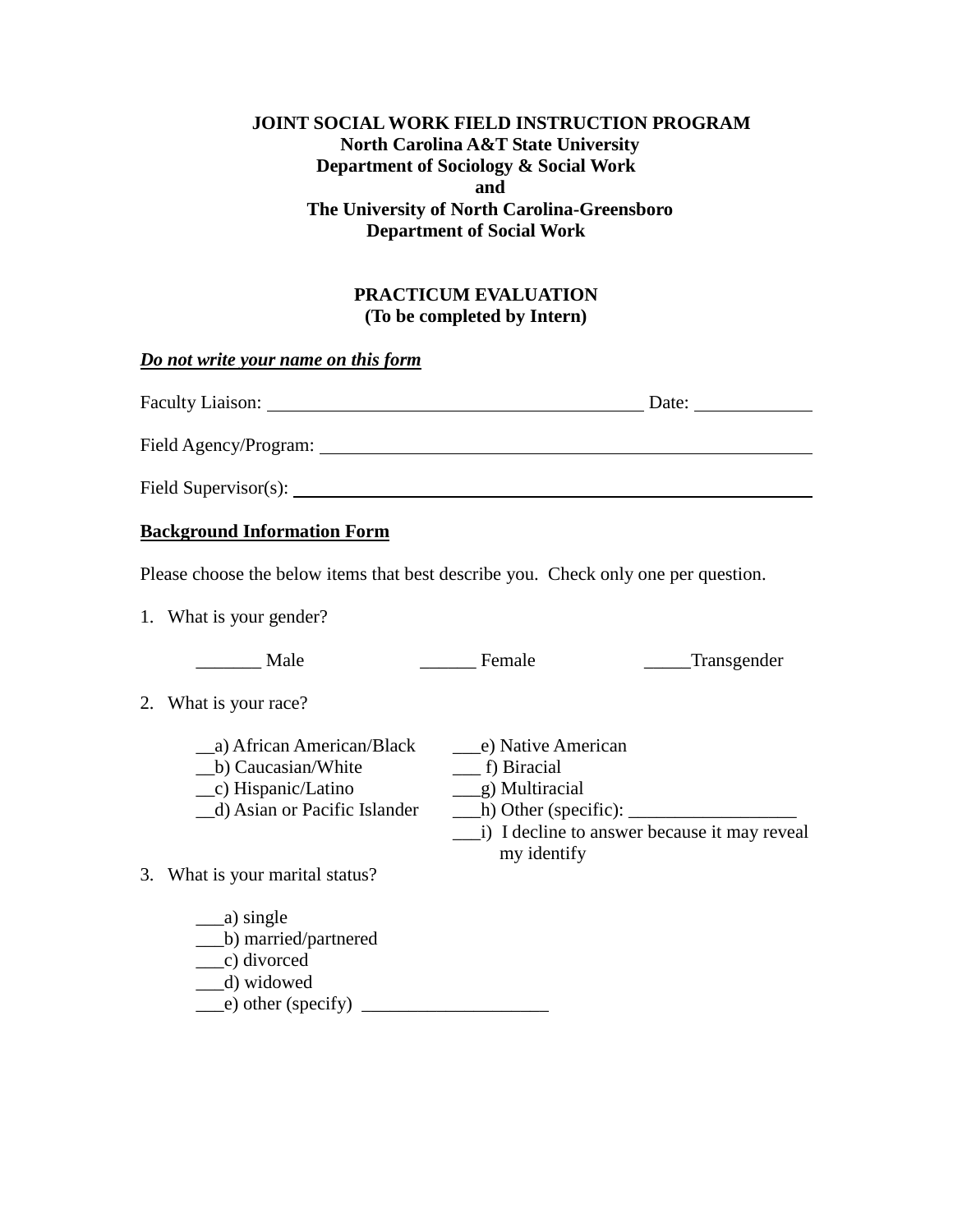4. What age category do you fall in?

|            | d) 30-39    | $\frac{9}{2}$ 60-64                                                       |
|------------|-------------|---------------------------------------------------------------------------|
| $b\ 21-25$ | $-e)$ 40-49 | $\Box$ h) 65 or above                                                     |
| $-c.26-29$ |             | $\frac{1}{2}$ i) I decline to answer because it<br>may reveal my identify |

5. While you were completing your field internship during the academic year (fall and spring), how often did you work on a paid job (different than a paid internship)?

| a) Not applicable, I did not work | f) $30-39$ hours per week   |
|-----------------------------------|-----------------------------|
| b) less than 5 hours per week     | g) 40 hours per week        |
| c) 5 to 9 hours per week          | h) 4 or more hours per week |
| $-d$ ) 10 – 19 hours per week     |                             |
| e) $20 - 29$ hours per week       |                             |

6. How many children do you have?

| a) Not applicable, I do not have children | d) 3 children         |
|-------------------------------------------|-----------------------|
| $\_\_b)$ 1 child                          | e) 4 children         |
| $\_\_c)$ 2 children                       | f) 5 or more children |

7. How many TOTAL credits hours did you take this academic year (fall and spring combined, including SWK and field courses)? [e.g., SWK 411 (3 credits)]

| a) less than 12 credits | c) 21 to 30 credits | e) 41 or more credits |
|-------------------------|---------------------|-----------------------|
| b) 13 to 20 credits     | d) 31 to 40 credits |                       |

8. How far did you travel one-way **to your field placement** starting from your home on one day (e.g., Tuesday only)?

| a) less than 10 miles | d) 31 to 40 miles        | $\_\$ {g})other(specify) |
|-----------------------|--------------------------|--------------------------|
| b) 11 to 20 miles     | $\_\_e$ ) 41 to 50 miles |                          |
| c) 21 to 30 miles     | f) 51 or more miles      |                          |

9. Was this field placement (or its professional activities) the type of setting/activities that you would like to pursue in your career after graduation?

\_\_\_ a) no \_\_\_\_ b) maybe, not sure \_\_\_c) yes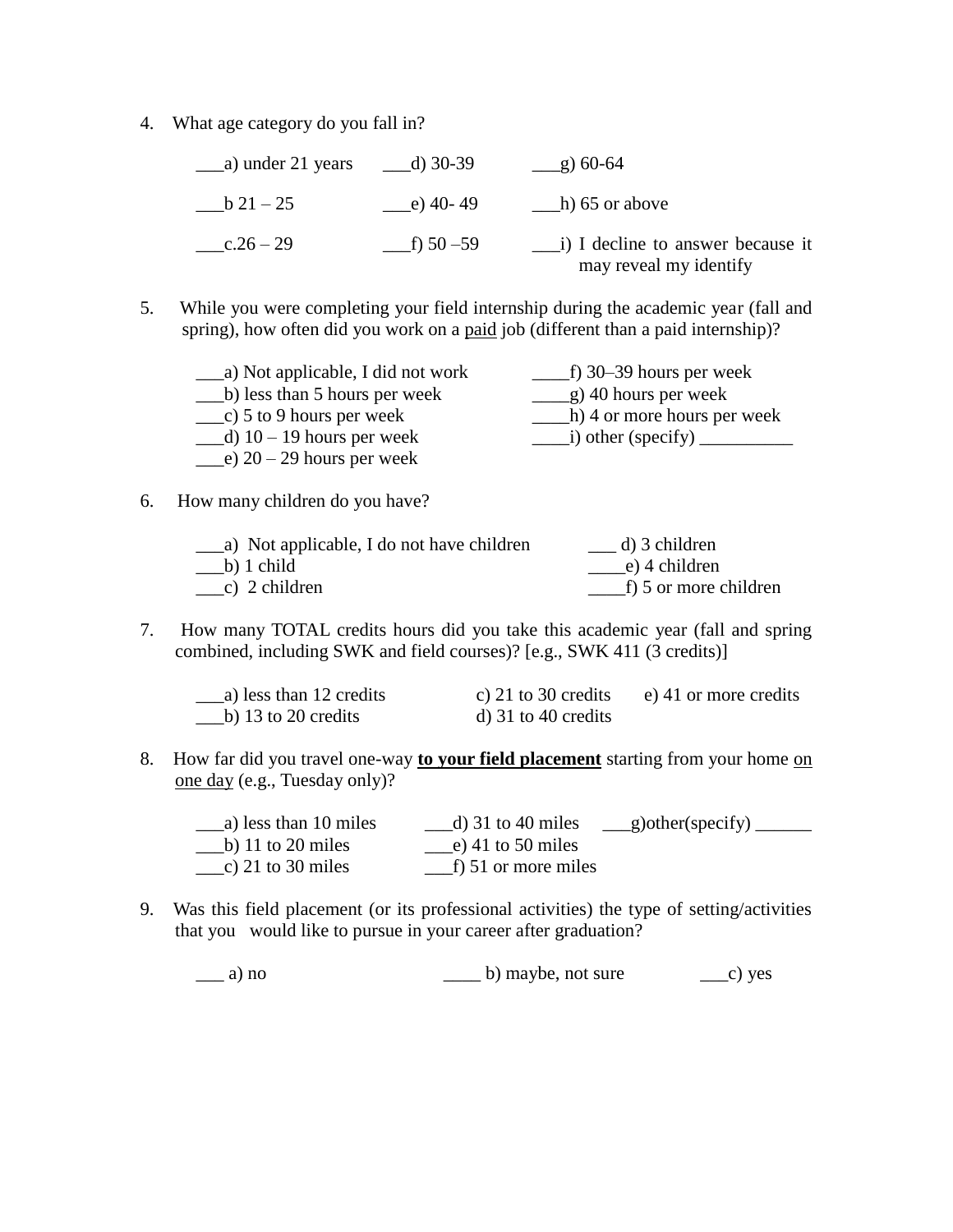## **Directions**

Please rate these areas of the Field Instruction Program in terms of their ability to provide quality learning experience for you. Using the following rating scale, please darken the appropriate answer response on the sheet provided.

1=Excellent 2=Good 3=Moderate 4=Fair 5=Poor

# **I. Preplacement**

| 1.  | The placement process was helpful in selecting a field placement<br>(e.g., application, agency directory, Co-Directors' Interview, field<br>agency interview). | $\mathbf{1}$ | $\overline{2}$ | 3 | $\overline{4}$ | 5              |
|-----|----------------------------------------------------------------------------------------------------------------------------------------------------------------|--------------|----------------|---|----------------|----------------|
| 2.  | The overall quality of the field agency supervision was:                                                                                                       | $\mathbf{1}$ | $\overline{2}$ | 3 | $\overline{4}$ | 5              |
| 3.  | The overall quality of the field liaison activities and support was:                                                                                           | $\mathbf{1}$ | $\overline{2}$ | 3 | $\overline{4}$ | 5              |
| 4.  | The overall usefulness of the Student Learning Agreement was:                                                                                                  | $\mathbf{1}$ | $\overline{2}$ | 3 | $\overline{4}$ | 5              |
| 5.  | Applicability of field seminar assignments:                                                                                                                    | 1            | $\overline{2}$ | 3 | $\overline{4}$ | 5              |
| 6.  | Overall quality of field seminar:                                                                                                                              | $\mathbf{1}$ | $\overline{2}$ | 3 | $\overline{4}$ | 5              |
| 7.  | Overall quality of the entire field experience instruction:                                                                                                    | $\mathbf{1}$ | $\overline{2}$ | 3 | $\overline{4}$ | 5              |
| 8.  | Classroom education in preparation for field instruction:                                                                                                      | $\mathbf{1}$ | $\overline{2}$ | 3 | $\overline{4}$ | $\mathfrak{S}$ |
| 9.  | How would you assess your own readiness for beginning BSW<br>practice?                                                                                         | $\mathbf{1}$ | $\overline{2}$ | 3 | $\overline{4}$ | 5              |
|     | <b>II. The Supervisor</b>                                                                                                                                      |              |                |   |                |                |
| 10. | The supervisor was available and accessible when needed.                                                                                                       | $\mathbf{1}$ | $\overline{2}$ | 3 | $\overline{4}$ | 5              |
| 11. | The supervisor maintained regularly scheduled supervisory<br>conferences.                                                                                      | $\mathbf{1}$ | $\overline{2}$ | 3 | $\overline{4}$ | 5              |
| 12. | The supervisor gave clear and concise directions and instructions<br>when I began new tasks/assignments.                                                       | $\mathbf{1}$ | $\overline{2}$ | 3 | $\overline{4}$ | 5              |
| 13. | The supervisor assigned stimulating, challenging tasks.                                                                                                        | $\mathbf{1}$ | $\overline{2}$ | 3 | $\overline{4}$ | 5              |
| 14. | The supervisor was able to focus on my learning objectives.                                                                                                    | $\mathbf{1}$ | $\overline{2}$ | 3 | $\overline{4}$ | 5              |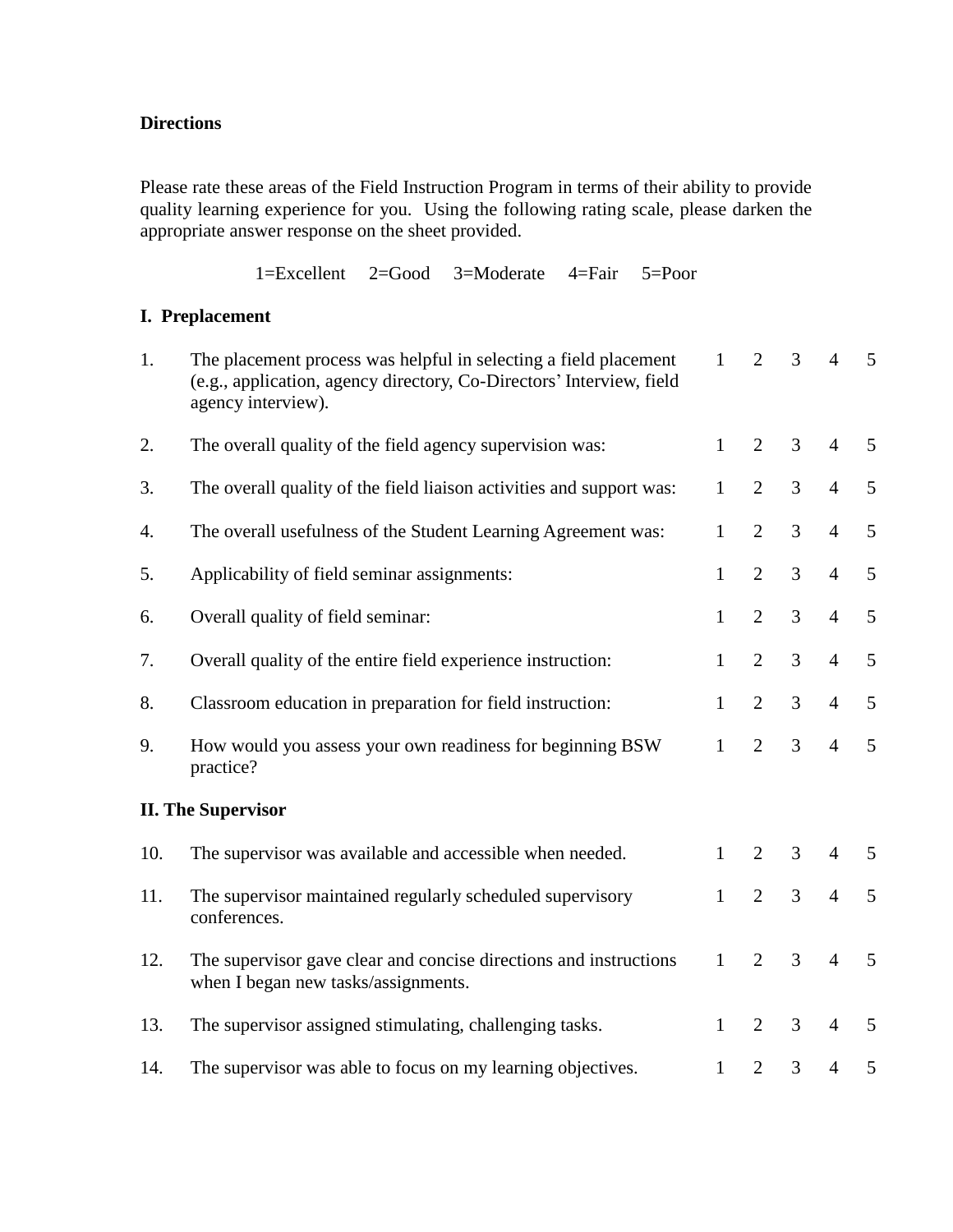| 15. | The supervisor encouraged me to talk about concerns, questions,<br>and issues related to assigned tasks.                  | $\mathbf{1}$ | $\overline{2}$ | 3              | $\overline{4}$ | 5              |
|-----|---------------------------------------------------------------------------------------------------------------------------|--------------|----------------|----------------|----------------|----------------|
| 16. | The supervisor encouraged me to share my feelings and thoughts<br>about subjects which are sometimes difficult to discuss | $\mathbf{1}$ | $\overline{2}$ | 3              | $\overline{4}$ | 5              |
| 17. | The supervisor shares his/her feelings and thoughts.                                                                      | $\mathbf{1}$ | $\overline{2}$ | 3              | $\overline{4}$ | 5              |
| 18. | The supervisor created an atmosphere which was safe and<br>supportive.                                                    | $\mathbf{1}$ | $\overline{2}$ | $\overline{3}$ | $\overline{4}$ | 5              |
| 19. | The supervisor allowed me to think and work through problems and<br>issues which arose related to clients.                | $\mathbf{1}$ | $\overline{2}$ | 3              | $\overline{4}$ | 5              |
| 20. | The supervisor permitted me to make my own mistakes.                                                                      | $\mathbf{1}$ | $\overline{2}$ | 3              | $\overline{4}$ | $\mathfrak{S}$ |
| 21. | The supervisor gave helpful feedback and constructive criticism.                                                          | $\mathbf{1}$ | $\overline{2}$ | 3              | $\overline{4}$ | 5              |
| 22. | The supervisor was flexible.                                                                                              | $\mathbf{1}$ | $\overline{2}$ | 3              | $\overline{4}$ | 5              |
| 23. | The supervisor demonstrated a detailed and accurate grasp of<br>policy and procedures in the agency.                      | $\mathbf{1}$ | $\overline{2}$ | 3              | $\overline{4}$ | $\mathfrak{S}$ |
| 24. | The supervisor discussed career concerns and opportunities.                                                               | $\mathbf{1}$ | $\overline{2}$ | 3              | $\overline{4}$ | 5              |
| 25. | Overall, the supervisor is helpful.                                                                                       | $\mathbf{1}$ | $\overline{2}$ | 3              | $\overline{4}$ | 5              |
| 26. | The supervisor provided and/or arranged for adequate orientation to<br>the agency.                                        | $\mathbf{1}$ | $\overline{2}$ | 3              | $\overline{4}$ | $\mathfrak{S}$ |
|     | <b>III. The Agency</b>                                                                                                    |              |                |                |                |                |
| 27. | The agency provided a variety of learning experiences.                                                                    | $1 -$        | 2              | 3              | $\overline{4}$ | 5              |
| 28. | Agency staff treated me as a staff person rather than a volunteer.                                                        | 1            | $\overline{2}$ | 3 <sup>7</sup> | $\overline{4}$ | $\mathfrak{S}$ |
| 29. | The agency was supportive and assisted in helping meet learning<br>objectives.                                            | $\mathbf{1}$ | $\overline{2}$ | $\mathfrak{Z}$ | $\overline{4}$ | 5              |
| 30. | The agency was flexible in terms of its rules, structures, and<br>policies.                                               | 1            | $\overline{2}$ | 3              | $\overline{4}$ | 5              |
| 31. | Agency resources (e.g., office supplies, work space, office<br>equipment) were accessible.                                | $\mathbf{1}$ | 2              | 3              | $\overline{4}$ | 5              |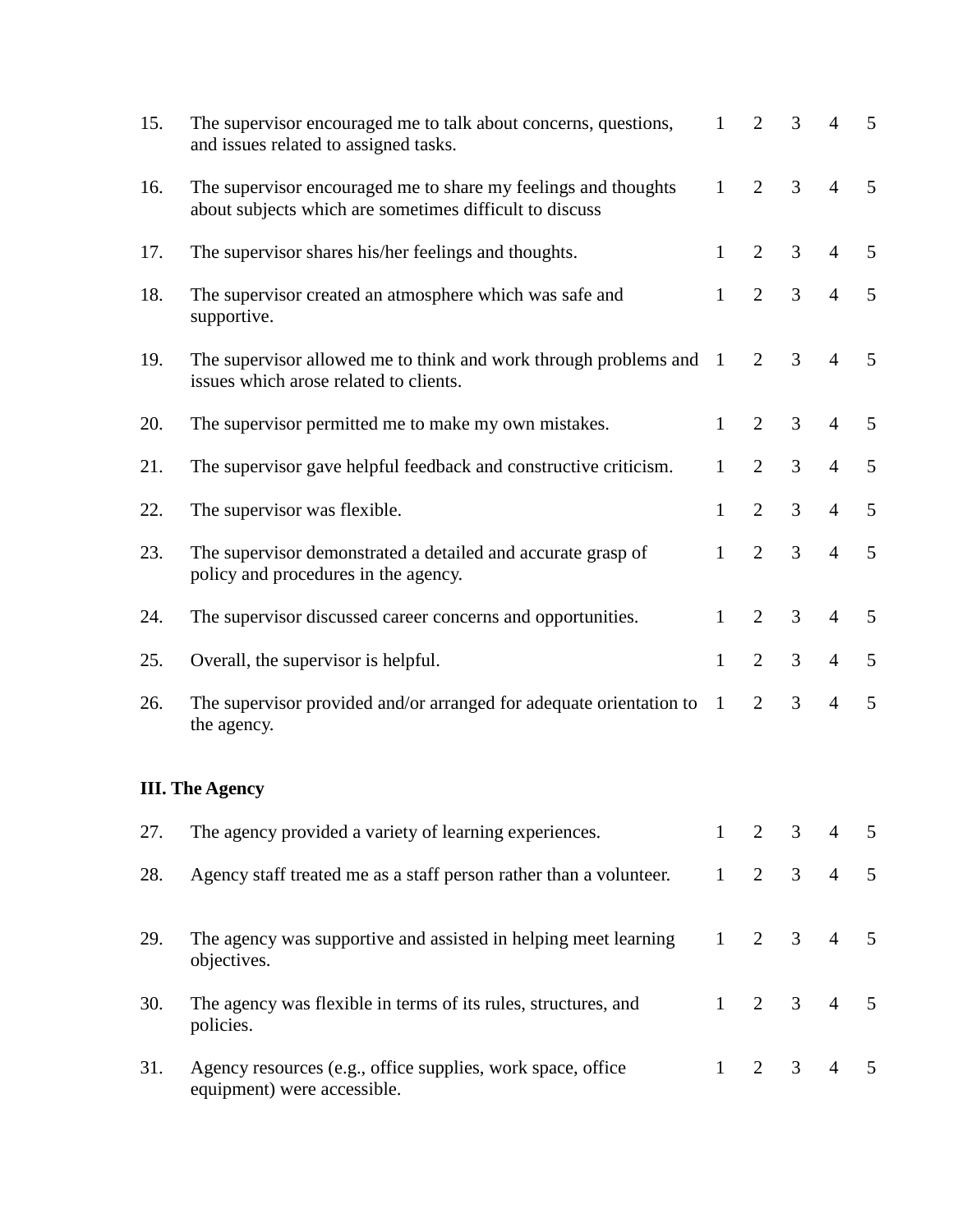## **IV. The Faculty Liaison**

| 32. | The liaison provided additional orientation to the Joint Field<br><b>Instruction Program.</b>                                | 1            | $\overline{2}$ | 3 | $\overline{4}$ | 5 |
|-----|------------------------------------------------------------------------------------------------------------------------------|--------------|----------------|---|----------------|---|
| 33. | The liaison was clear in his/her expectations of the student intern.                                                         | $\mathbf{1}$ | 2              | 3 | $\overline{4}$ | 5 |
| 34. | The liaison was clear in directions and instructions related to field<br>and seminar assignments.                            | $\mathbf{1}$ | $\overline{2}$ | 3 | $\overline{4}$ | 5 |
| 35. | The liaison was accessible to and approachable by the student<br>intern.                                                     | $\mathbf{1}$ | $\overline{2}$ | 3 | $\overline{4}$ | 5 |
| 36. | The liaison provided adequate consultation and resources to<br>facilitate and support learning.                              | $\mathbf{1}$ | $\overline{2}$ | 3 | $\overline{4}$ | 5 |
| 37. | The liaison encouraged student responsibility in meeting individual<br>learning objectives.                                  | $\mathbf{1}$ | $\overline{2}$ | 3 | $\overline{4}$ | 5 |
| 38. | The liaison created an atmosphere in which the student could<br>openly share concerns and problems related to the practicum. | $\mathbf{1}$ | 2              | 3 | $\overline{4}$ | 5 |
| 39. | The liaison modeled appropriately professional behavior and<br>attitudes.                                                    | 1            | $\overline{2}$ | 3 | $\overline{4}$ | 5 |
| 40. | The liaison maintained adequate communication between the<br>student, agency and school during the year.                     | $\mathbf{1}$ | $\overline{2}$ | 3 | $\overline{4}$ | 5 |

Please answer the following in the space provided.

41. What type of student would work best with this supervisor and in this agency setting?

42. Would you recommend this supervisor to another social work intern? Yes \_\_\_ No \_\_\_ Why or why not?

43. Would you like to be employed by this agency? Yes \_\_\_ No \_\_\_ Why or why not?